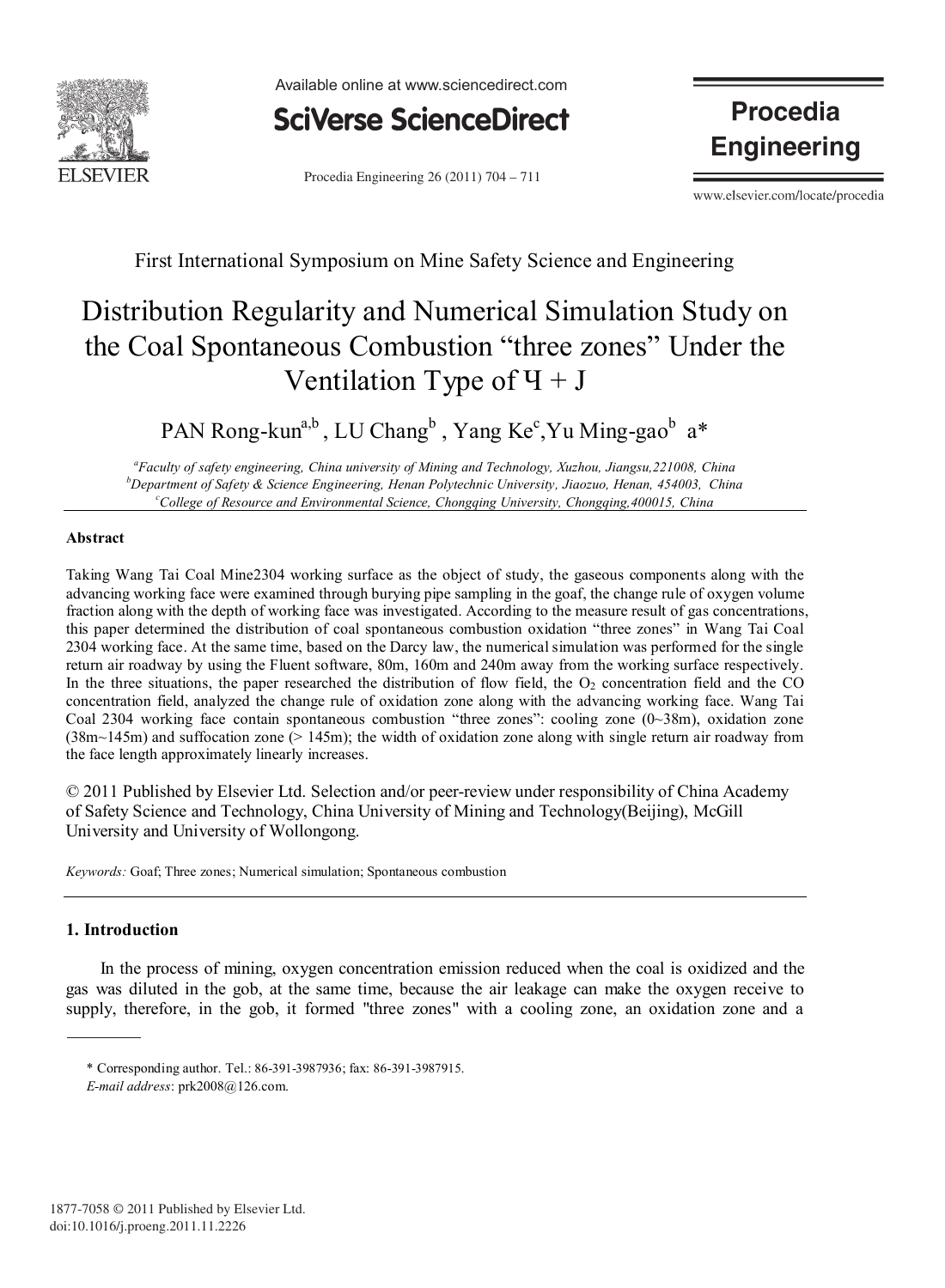suffocation zone<sup>[1]</sup>. The extent and distribution patterns of the "Three zones" is not only the important genetic basic parameters for controlling the spontaneous combustion of the coal mine, the analysis of spontaneous combustion main basis for early growth, but also providing a strong basis for fire prevention and control  $\left[2\right]$ . At present, a large amount of research was carried out on the "three zones" in domestic and  $\arccos \frac{1}{3.3-6}$ , it mainly contain the extreme wind speed criteria method, the oxygen concentration method and temperature method. Based on the method of oxygen concentration, the 2034 surface mining of coal combustion distribution "three zones" was observed. According to the Darcy law, a single return air distance of working face about the 80m, 160m and 240m distribution of oxygen concentration, CO concentration field and the change flow under this three cases simulation were studied by using the FLUENT software.

# 2. **"Three zones" Observation**

#### *2.1. Face Profile*

The 2305 working face is being arranged in the north of the 2304 face, the village of protection pillar is in the south, the 2107 and 2108 roadway locate in the east. The thickness of 2304 working face is  $1.80$ m  $\sim$  2.61m, and average mining height is 2.26m, the seam dip is between 1<sup>o</sup> and 5<sup>o</sup>, the average angle is 3<sup>o</sup>, the density is 1.46t/m<sup>3</sup>. The immediate roof of the seam is the  $K_1$  limestone and it belongs to the hard roof. A large number of coal pyrite was contained in it, and the top part is the calcite veins. The gas absolute emission is  $1.00 \sim 2.52$  m<sup>3</sup>/min in the working face. The absolute amount of carbon dioxide emission is  $0.75 \sim 1.51$  m<sup>3</sup>/min. The volatile index is among  $6 \sim 8\%$ , less than 10%, and the flame length is zero, there is no coal dust explosion hazard. Roadway arrangement as follows: roadway 2207 is used for offering the wind, transport coal, offering the electricity, liquid and removing water; roadway 2208 is used for offering the wind, transportation, drainage; roadway 2209 is used for returning air, and they are formed  $y + J$  ventilation.

#### *2.2. "Three zones" observation method and the arrangement of test points*

The main observed content of the gob spontaneous combustion "three zones" is to determine the spontaneous combustion scope. The beam pipe sampler is embedded in the gob, in order to detect the gas composition along with the changes in the promoting of mined areas face. According to the gas concentration, the cooling zone, spontaneous oxidation zone and suffocation zone are determined.

Gob gas composition was observed by pumping method. The gas sample was collected into the mining balloon from the gob through the pipeline, and then the gas composition was analysed by the gas chromatography in the laboratory.

The 2304 working face arrangement was shown in Fig 1. The beam pipe sampler was buried between the second and the fourth horizontal space, the front line was protected by the steel pipe, and the front part was located at 10m in the gob. The exhaust-side roadway was in 2209 and the two test tube observed at the same time. The mined area "three zones" distribution was determined according to the measured gas concentration along the elapsing of the work face.